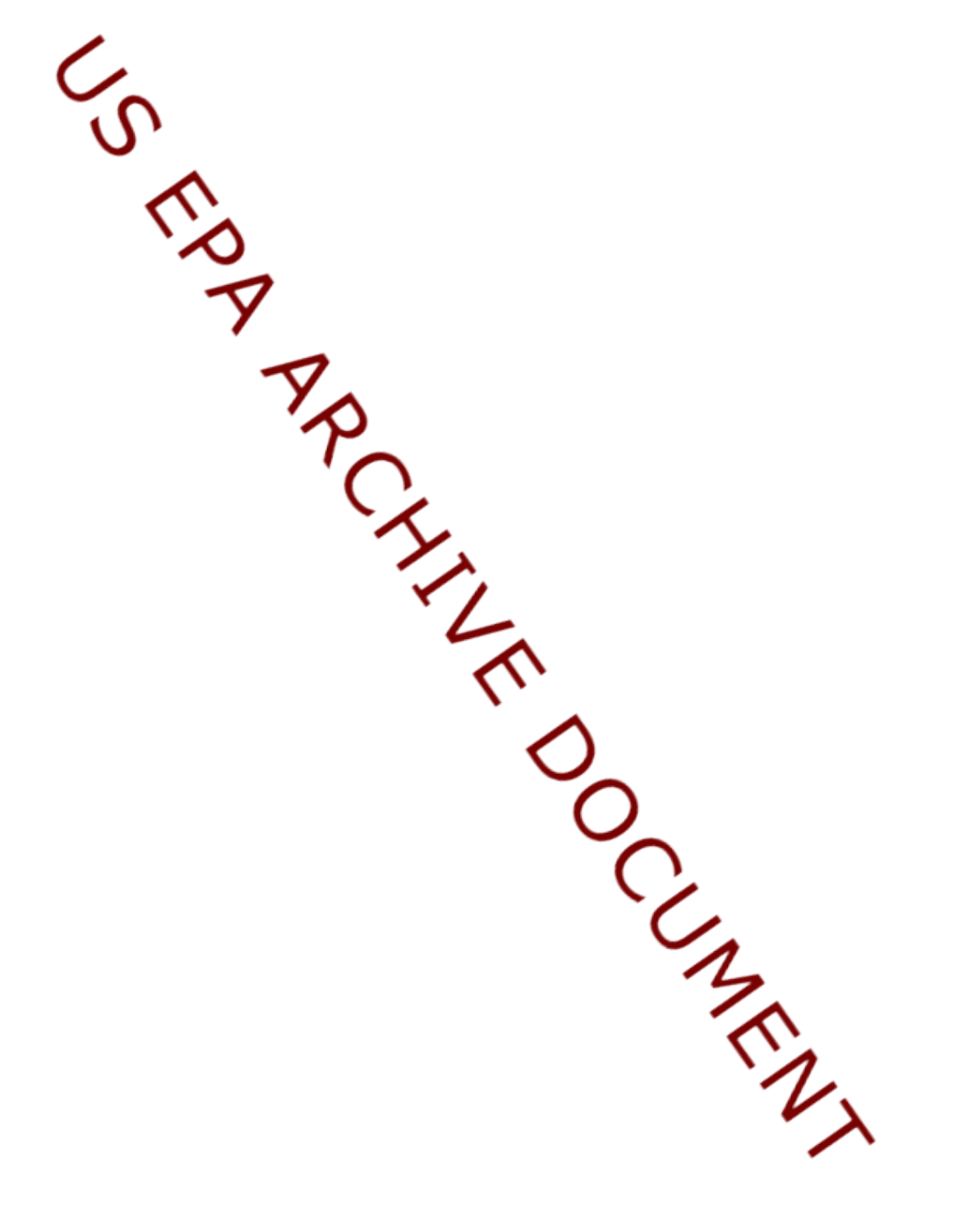|                | AGENCY: ENVIRONMENTAL PROTECTION AGENCY (EPA) |
|----------------|-----------------------------------------------|
| <b>TITLE:</b>  | Local-Scale Air Toxics Ambient Monitoring     |
| <b>ACTION:</b> | Request for Application (RFA)                 |
|                | $RFA NO: OAR-EMAD-05-16$                      |

# **CATALOG OF FEDERAL DOMESTIC ASSISTANCE (CFDA) NO:** 66.034

**DATES:** The closing date for receipt of applications is August 22, 2005, 4:00 p.m. EDT. Applications may be submitted via postal or express overnight mail, or electronically (See Section IV). Applications submitted via postal or express overnight mail must be received in the Program Office by the closing date and time. Electronic applications must be submitted in Microsoft Word, Word Perfect, or PDF format to jones.mike@epa.gov - electronic submissions will be considered timely upon receipt, not transmission. An e-mail response confirming receipt of electronic proposals will be provided. Hand delivery, facsimile and late submissions will not be accepted.

To allow for efficient management of the competitive process, EPA requests submission of an informal notice of "Intent to Apply" by July 22, 2005. Submission of Intent to apply is optional; it is a process management tool that will allow EPA to better anticipate the total staff time required for efficient review, evaluation, and selection of submitted proposals.

**SUMMARY:** This notice announces the availability of funds and solicits applications for projects designed to assist state and local communities in identifying and profiling air toxics sources, developing and assessing emerging measurement methods, characterizing the degree and extent of local air toxics problems, and tracking progress of air toxics reduction activities.

**FUNDING/AWARDS:** The total estimated funding available under this competitive opportunity is approximately \$6,250,000. EPA anticipates award of 15 cooperative agreements resulting from this announcement, subject to availability of funds and the quality of applications received.

# **CONTENTS BY SECTION**

- I. Funding Opportunity Description
- II. Award Information
- III. Eligibility Information
- IV. Application and Submission Information
- V. Application Review Information
- VI. Award Administration Information
- VII. Agency Contacts
- VIII. Other Information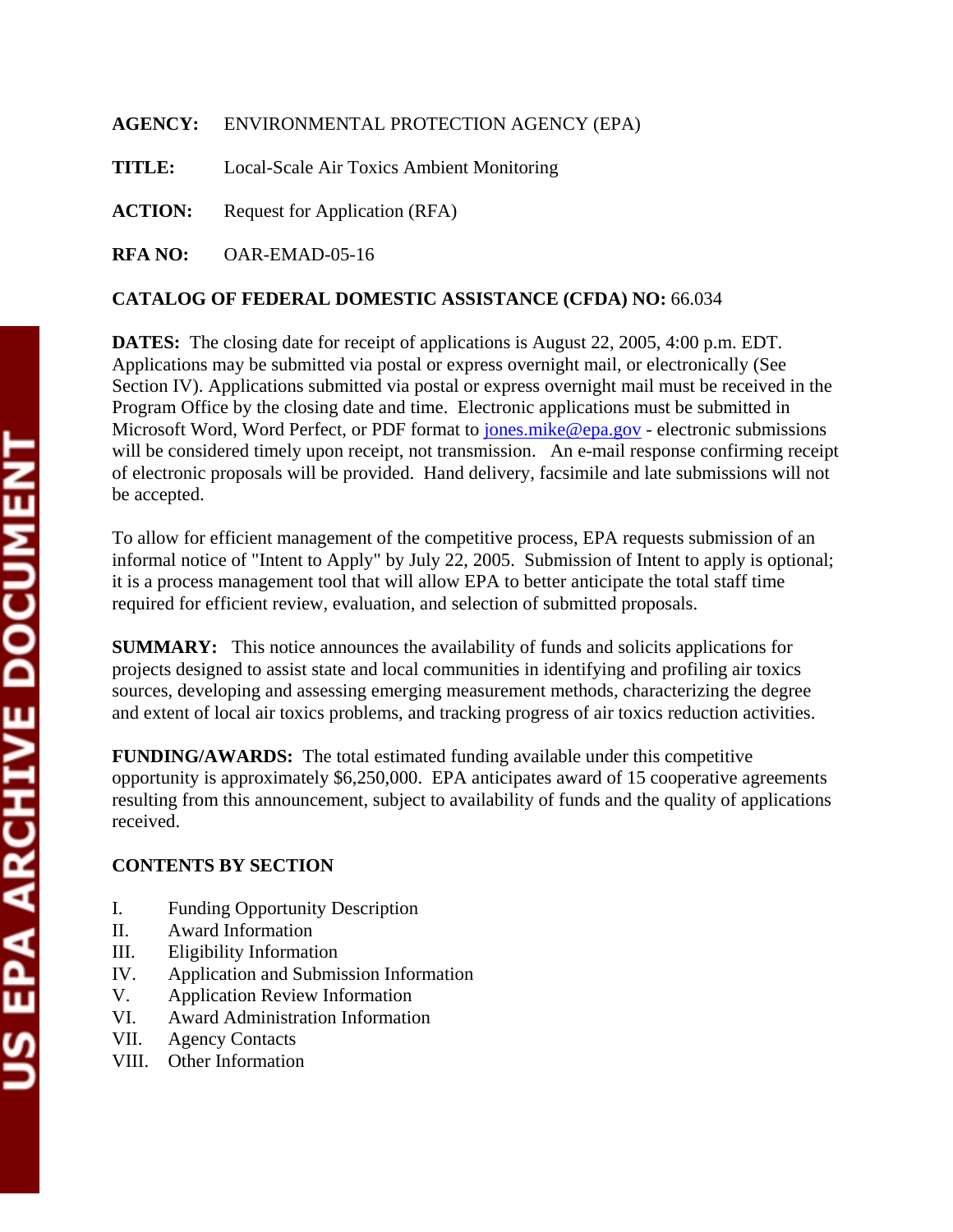#### **Section I - Funding Opportunity Description.**

#### **A. Background**

EPA is soliciting grant applications for demonstration projects designed to assist state and local communities in identifying and profiling air toxics sources, characterizing the degree and extent of local-scale air toxics problems, tracking progress of air toxics reduction activities, and developing and assessing emerging measurement methods. The National Air Toxics Monitoring Program is being developed in conjunction with both the National Ambient Air Monitoring Strategy [\(http://www.epa.gov/ttn/amtic/monitor.html\)](http://www.epa.gov/ttn/amtic/monitor.html), to include the Air Toxics Component [\(http://www.epa.gov/ttn/amtic/airtoxpg.html\)](http://www.epa.gov/ttn/amtic/airtoxpg.html), and the Agency's Urban Air Toxics Strategy [\(http://www.epa.gov/ttn/atw/urban/fr19jy99.pdf\)](http://www.epa.gov/ttn/atw/urban/fr19jy99.pdf). As the air toxics and general ambient air monitoring strategies are further developed, a common set of needs is being addressed on behalf of the ambient air monitoring community.

The National Ambient Air Monitoring Strategy has provided a basic framework under which the air toxics program is well integrated. The linkage to the national strategy is illustrated by two dominant principles that emerged from the national strategy.

First, monitoring programs must have an appropriate balance between national prescriptive measurements (e.g. trends) and more flexibility to address local issues that are not well handled through a national design given the diversity of toxics issues across the nation. The balance between the National Air Toxics Trends Station (NATTS) network and the emerging community monitoring assessments reflects adherence to this principle.

Second, the national strategy is directing a movement toward multiple measurements across numerous pollutant groups, recognizing the fact that most air pollution issues are well integrated from a scientific perspective, and enormous economies of scale are realized from integrating program management efforts across pollutant groups.

While the NATTS program is intended to gather and assess priority Hazardous Air Pollutant (HAP) data on a national scale, a primary objective of this solicitation is to identify and more accurately define the extent of local scale HAP impacts. To meet this objective, consideration of the National Air Toxics Assessment (NATA) in planning and executing the prospective projects is appropriate. NATA is a valuable tool for identifying those air toxics which are of greatest potential concern, in terms of contribution to population risk. The assessment includes compiling a national emissions inventory of air toxics emissions from outdoor sources, estimating population exposures across the contiguous United States, and characterizing potential public health risk due to inhalation of air toxics including both cancer and non-cancer effects. On national and regional scales, NATA found ambient levels for several pollutants at or above inhalation health levels of concern to significant portions of the population. NATA results also indicate significant local risk levels at many communities nationwide.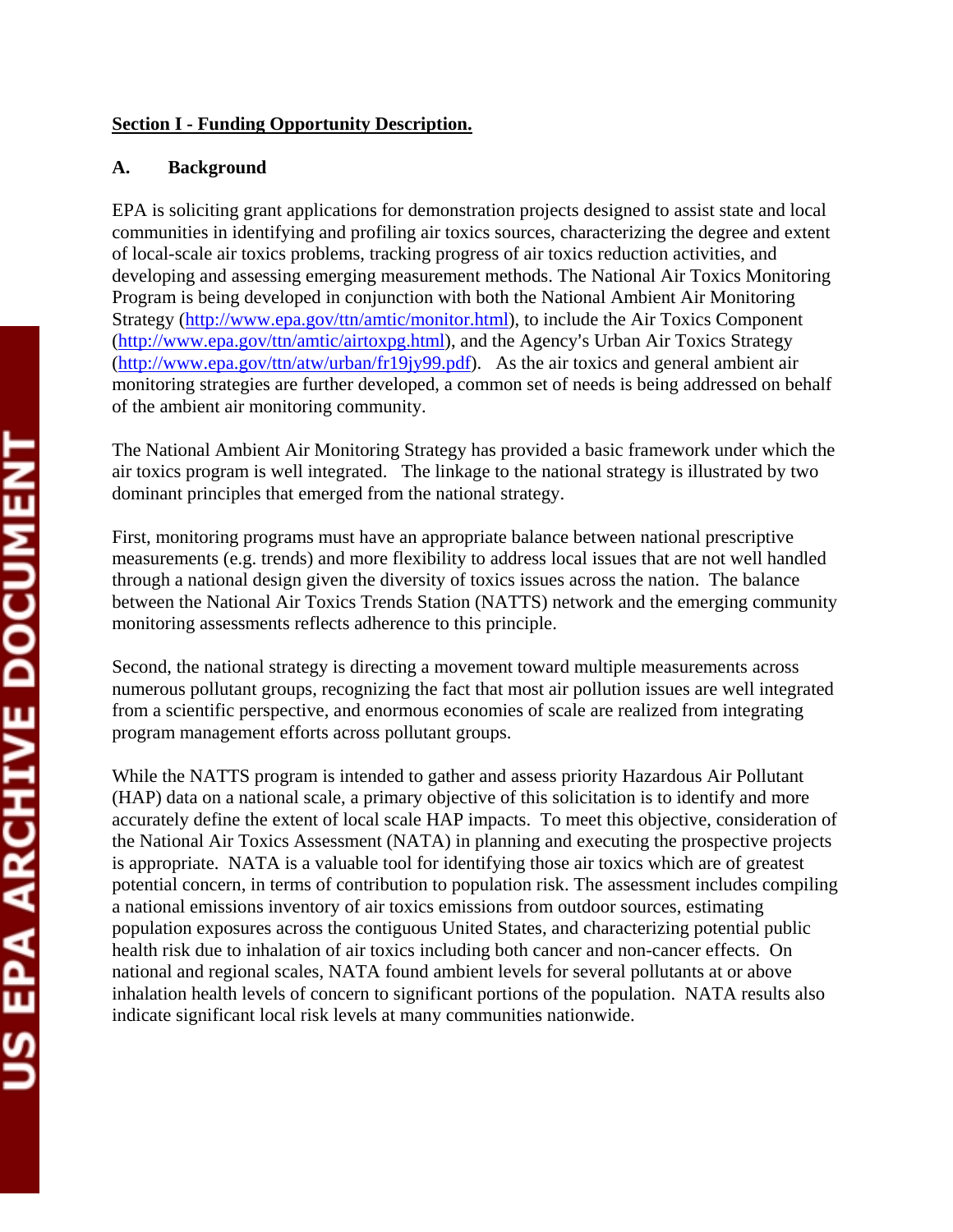#### **B. Scope of Work**

To be considered for funding under this RFA, each project proposal in response to this RFA must be clearly and explicitly designated for inclusion in one, and only one, of the following four categories or bins: source identification and characterization, methods development, methods evaluation and comparison, and community-scale monitoring. An individual agency may submit separate proposals in more than one category. Ideally, the aggregate of projects should provide some typical examples that can be relied upon without duplication by communities in other areas as a basis for initial HAP situation assessments. An example might be characterization of wood smoke that allows for either direct translation of results to other locations or provides directions for similar studies in areas experiencing common problems.

1. Source Identification and Characterization. The objective of this category is to characterize near-source concentrations from specific sources, such as transportation facilities, refineries, or other industry sectors. The emphasis in this category will be to obtain information regarding substantially elevated ambient concentrations of toxics relevant to the source being investigated, including data on the pollutant profiles or source signatures. These measurements assist regulators in their efforts to assess the impact of emission reduction measures (e.g., accountability) and to characterize risk and its causes for the most highly impacted populations. Examples of relevant sources include those related to the Office of Air Quality Planning and Standards Residual Risk and Area Source programs (e.g., coke ovens, dry cleaning operations, wood smoke, gas distribution facilities), as well as on-road and non-road mobile sources (e.g., rails, ports, bus terminals, etc.), and utilities.

2. Methods Development. There exists a clear need for development of new (or improvement of existing) methods for sampling and analysis of select priority HAPs. The list of 25 priority HAPs are those that emerged as national or regional drivers as a result of the 1999 National Air Toxics Assessment; State, Local, and Tribal (SLT) preview at<http://www.epa.gov/ttn/atw/nata1999/>is anticipated during June 2005. HAPs for which methods work is most critical are those which 1) account for a significant contribution to the National risk, and 2) have no approved routine method, or an existing method's detection limit is higher than the concentrations established for one in a million cancer risk or non-cancer hazard quotient of one. This information is available at <http://www.epa.gov/ttn/amtic/airtoxpg.html>in a table entitled "1999 NATA Priority HAPs Monitoring Method Availability."

3. Method Evaluation and Comparison. This category allows for applicants to evaluate available advanced HAP monitoring technologies that can potentially operate on a routine basis. The target result of projects in this category is to ascertain the costeffectiveness and accuracy (i.e., practical value) of existing innovative monitors, samplers, or analytical methods. For example, comparison of different types of differential optical absorption spectroscopy (DOAS) open path equipment, or assessing passive monitoring for VOCs as a cost effective way to capture spatial gradients for exposure modeling, site selection, and design or general characterization of concentrations.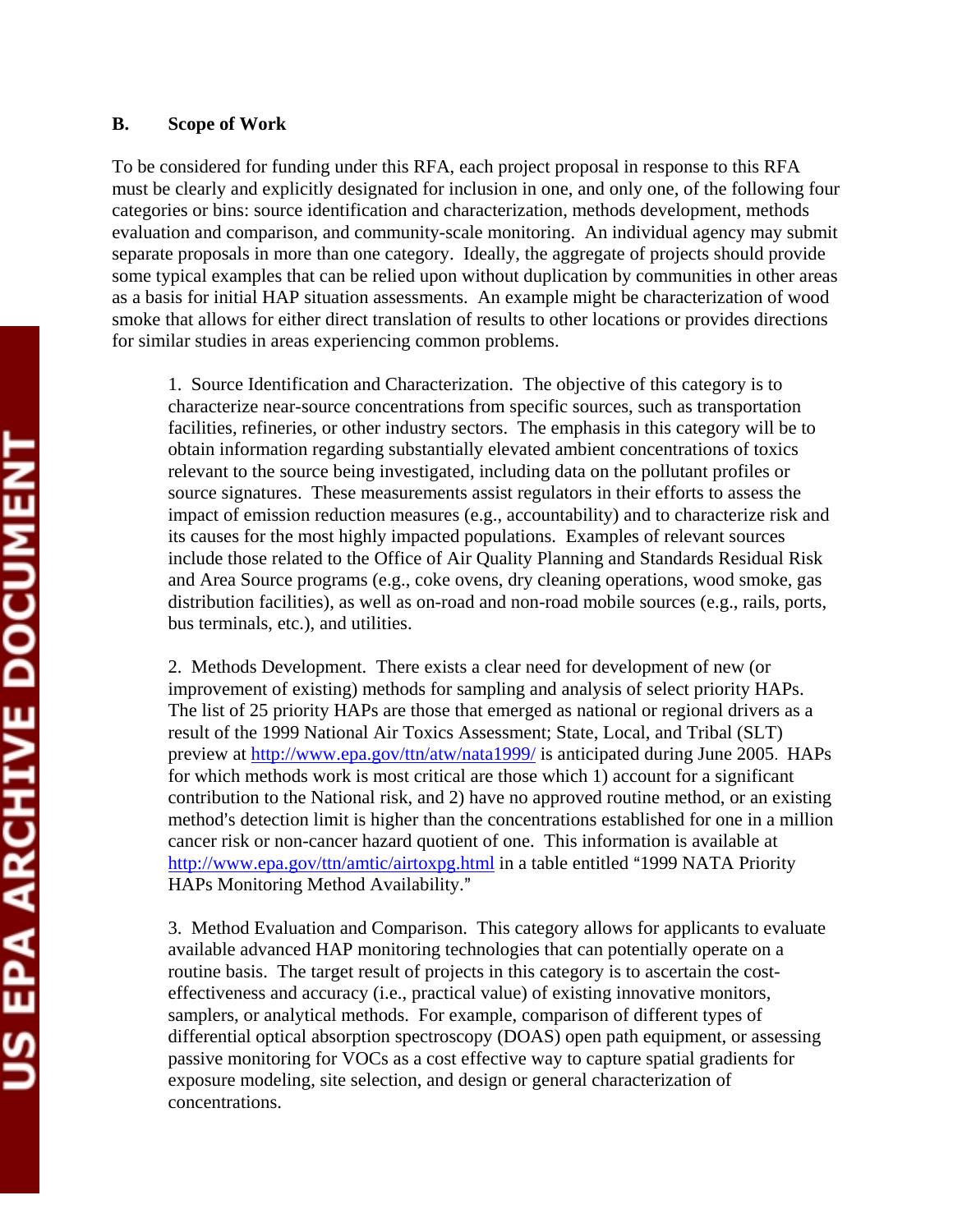4. Community-Scale Monitoring. This category is intended to assist state and local agencies in assessing the degree and extent to which air toxics problems impact their respective communities. Successful proposals will demonstrate a clear and compelling need or justification, examples of which may include:

a. Supporting health effects assessments. The data collected from the National Air Toxics Monitoring Program can in some situations provide a valuable database for health scientists to investigate the relationship of ambient toxic concentrations and health impacts. In some instances opportunities may arise for health studies to be conducted in conjunction with National Air Toxics Monitoring efforts, though direct linkage to an ongoing health study is not a precondition for project selection.

b. Evaluating and improving air quality models that in turn are used for exposure assessments. Air quality models are an important tool for exposure assessments. However, they require supporting observations to instill confidence in model results, or to direct needed improvement in underlying model formulations or related emission inventories.

c. Developing a baseline reference frame of air quality concentrations that support estimates of community exposure and provide the basis for the longer term measuring of progress of a planned emissions strategy program (e.g., characterization of base concentration levels which will inform the Residual Risk assessment process and provide a basis for measuring improvement for promulgated Residual Risk standards).

d. Characterizing pollutants that are not ubiquitous (e.g., ambient /divalent mercury emissions, or pollutants from source categories that will be considered in future residual risk determinations

(http://www.epa.gov/ttn/atw/rrisk/residriskpg.html)), yet present local or regional scale concern.

e. Delineating local scale HAP concentration gradients that are driven by factors such as proximity to, and influence by, sources and other factors unique to particular communities. While gradient delineation isn't a purpose unto itself, it may be an integral part of a larger purpose such as conducting an exposure assessment or source characterization.

#### **C. EPA Strategic Plan Linkage and Anticipated Outcomes/Outputs**

1. Linkage to EPA Strategic Plan. These projects support progress towards EPA Strategic Plan Goal 1 (Clean Air and Global Climate Change), Objective 1.1 (Healthier Outdoor Air), Sub-Objective 1.1.2 (Reduced Risk from Toxic Air Pollutants). These projects support EPA efforts to reduce public exposure to Hazardous Air Pollutants (HAPs) by analyzing data from local-scale ambient air monitoring.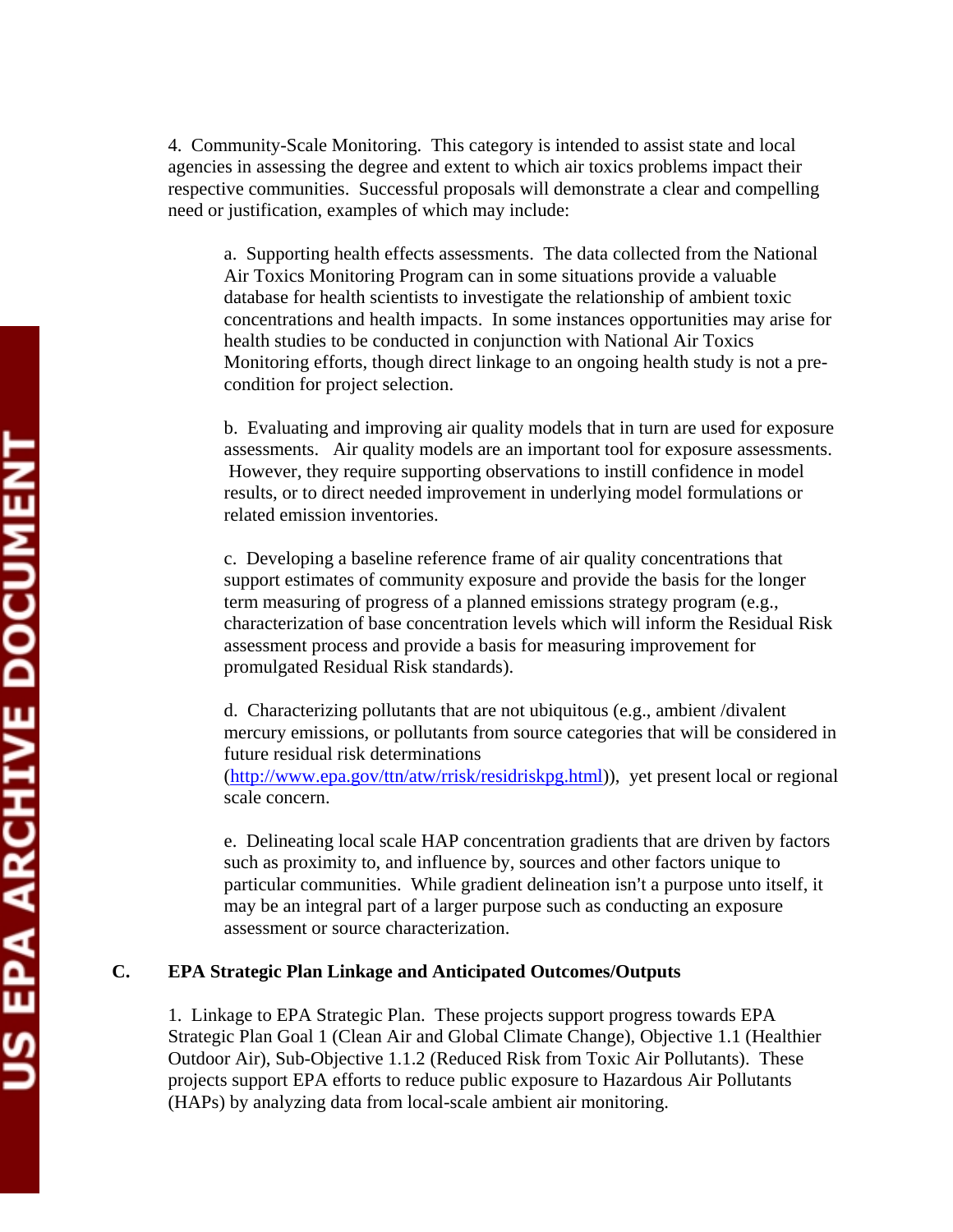2. Outcomes. Through these projects EPA anticipates increased state and local Air Pollution Control Agency (APCA) ability to characterize the sources and local-scale distribution of HAPs, and assess human exposure and risk at a local scale. This increased ability will facilitate APCA adoption of control measures that will reduce HAP emissions and public exposure.

3. Outputs. The anticipated output for these projects are increased public availability of HAP data in a central repository (EPA's Air Quality System Database), source profiles associated with transportation, refineries, and other industry sectors, improved ambient HAP monitoring methods at levels and time intervals useful to exposure and risk assessment professionals, and individual community assessments of air toxics problems.

#### **D. Quality Assurance.**

If selected for award, the applicant will be required to develop and implement an EPA approved Quality System, consisting of systematic procedures and tests that allow the recipient the ability to ascertain the uncertainty of the data. Specifically, the components of a Quality System are:

1. Quality Management Plan (QMP) and a Quality Assurance Project Plan (QAPP). These documents must be approved by the cognizant EPA Regional Office before monitoring can commence. The model QAPP which all recipients must use as their template is available at<http://www.epa.gov/ttn/amtic/airtxfil.html>under the file name "Quality Assurance Document - Quality Assurance Project Plan for the Air Toxics Monitoring Program," EPA-454/R-01-007.

2. Data Quality Objectives (DQOs). The DQOs result from a structured, systematic planning process that provides statements about the expectations and requirements of the data user (such as the risk assessor and/or decision maker). Using a risk assessment example, monitoring being performed to estimate exposure at the neighborhood scale should briefly describe the systematic planning process that was followed to identify the number and types of monitors that will be needed to spatially estimate exposure across the study area as well as the number and types of samples collected at those monitors that are needed to estimate exposure temporally (including requirements for assessing chronic exposures, acute exposures, or both), within specified limits of uncertainty. The DQO process is described in document EPA/600/R-96-055, available at [http://www.epa.gov/quality/qa\\_docs.html.](http://www.epa.gov/quality/qa_docs.html)

#### **E. Supplementary Information.**

The statutory authority for this action is Clean Air Act, Section 103(b)(3) which authorizes the award of grants for research, investigations, experiments, demonstrations, surveys, and studies related to ambient air monitoring, specifically local-scale efforts to better characterize the distribution and sources of hazardous air pollutants, as well as improved ambient air monitoring methods to achieve characterization and human exposure assessment goals.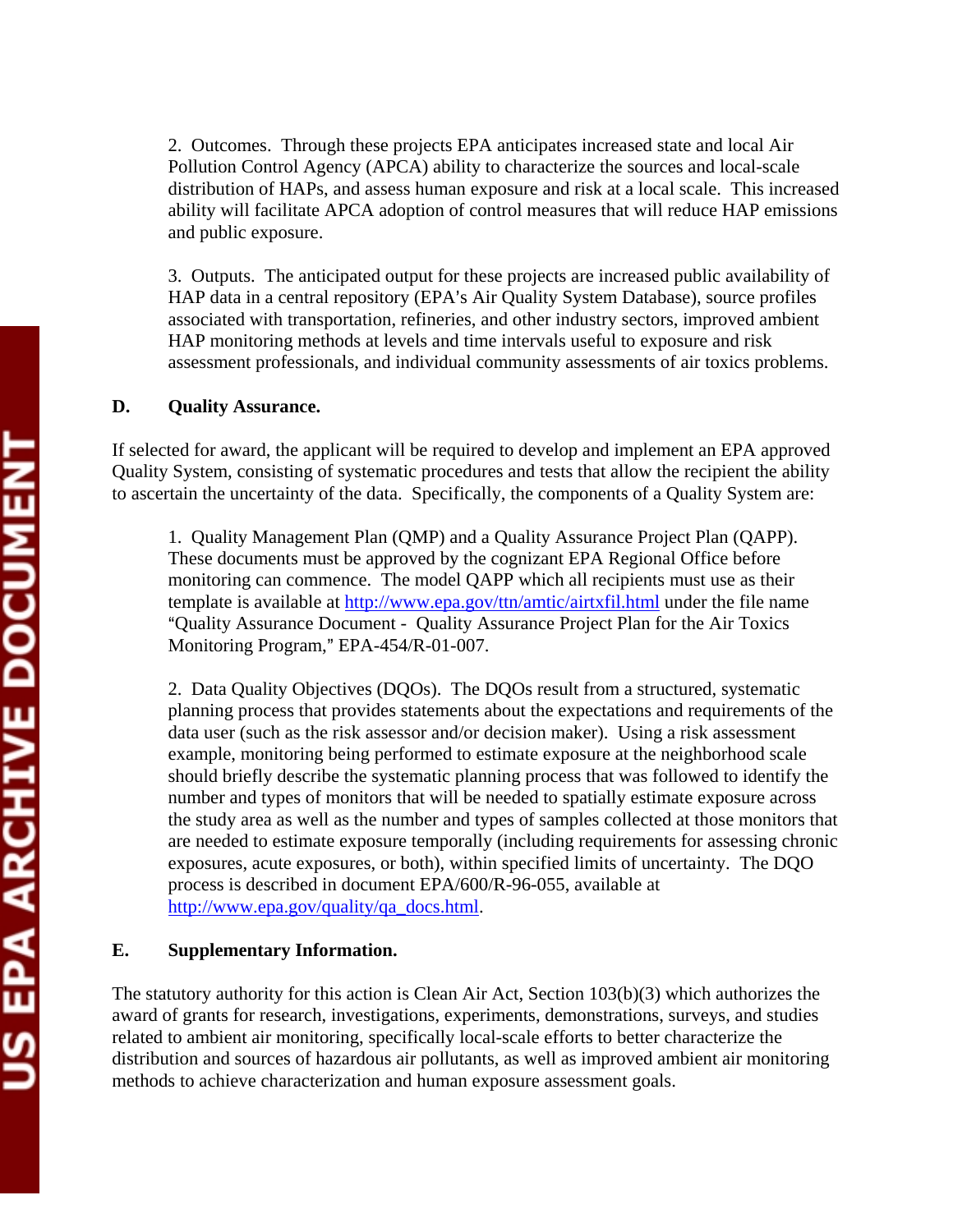# **Section II - Award Information.**

# **A. What is the amount of funding available?**

The total estimated funding expected to be available for awards under this competitive opportunity is approximately \$6,250,000.

# **B. How many agreements will EPA award in this competition?**

EPA anticipates award of approximately 15 cooperative agreements resulting from this announcement of between \$50,000 to \$500,000 total funding per agreement. Anticipated approximate funding allocations by category or bin, as described in Section I, Part B, are \$2,000,000 for source identification and characterization, \$750,000 for methods development, \$750,000 for methods evaluation and comparison, and \$2,750,000 for community-scale monitoring. The number and amount of awards, and projected categorical funding allocations, are subject to both funds availability and the quality of proposals submitted.

EPA reserves the right to partially fund proposals/applications by funding discrete activities, portions, or phases of the proposed project. If EPA decides to partially fund the proposal/application, it will do so in a manner that does not prejudice any applicants or affect the basis upon which the proposal/application, or portion thereof, was evaluated and selected for award, and that maintains the integrity of the competition and the evaluation/selection process.

EPA will not incrementally fund any awards resulting from this competition.

EPA reserves the right to make additional awards under this RFA if additional funding materializes. Any additional selections for awards will be made no later than 6 months after the original selection decisions.

The awards resulting from this solicitation will be in the form of cooperative agreements, thus allowing for substantial involvement between the EPA Project Officer and the selected applicants in the performance of the work supported. Although EPA will negotiate precise terms and conditions relating to substantial involvement as part of the award process, the anticipated substantial Federal involvement for this project will include:

1. close monitoring of the successful applicant's performance to verify the results proposed by the applicant;

- 2. collaboration during performance of the scope of work;
- 3. approving substantive terms of proposed contracts;

4. approving qualifications of key personnel (EPA will not select employees or contractors employed by the award recipient);

5. review and comment on reports prepared under the cooperative agreement (the final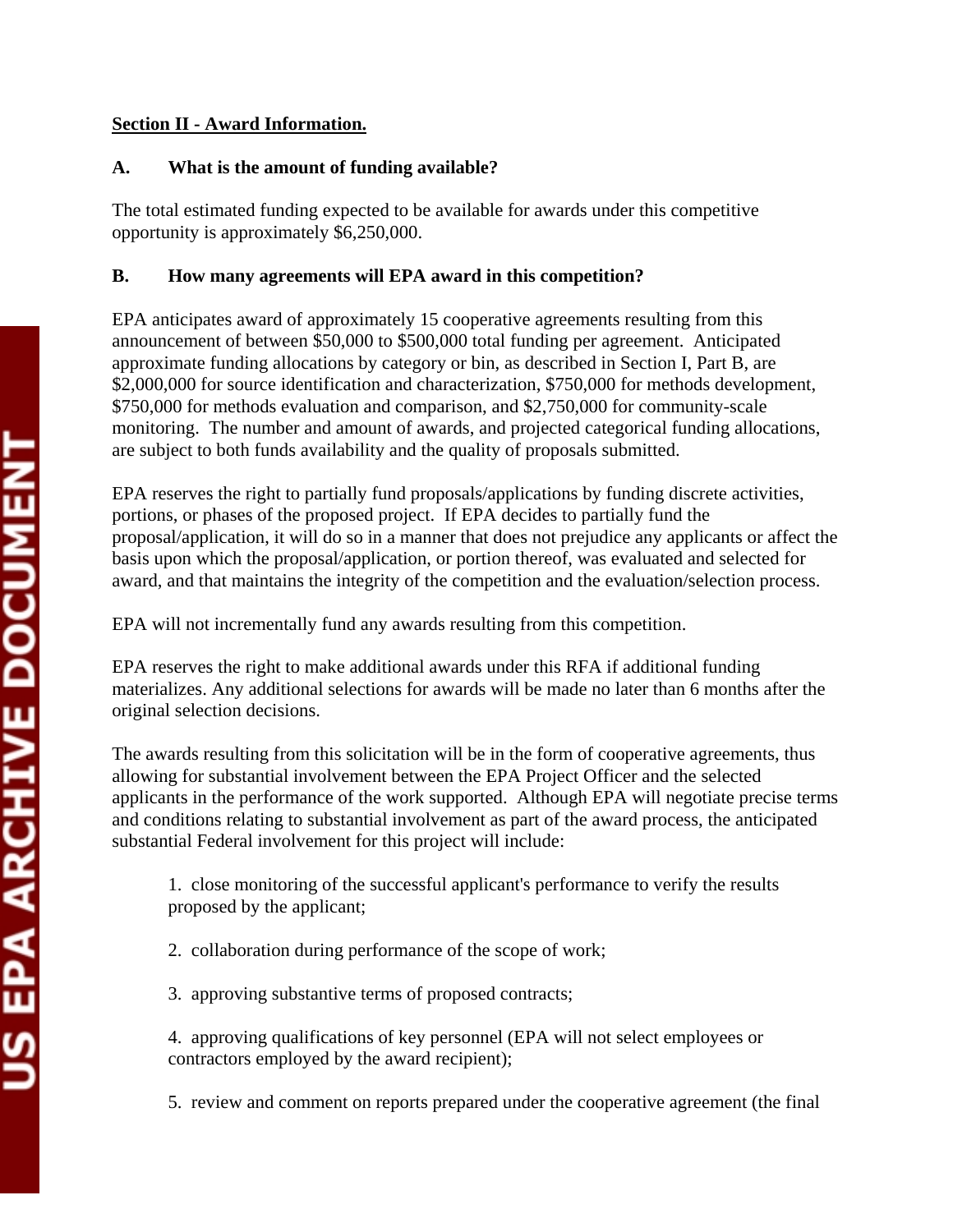decision on the content of reports rests with the recipient).

### **C. What is the project period for awards resulting from this solicitation?**

The estimated project period for awards resulting from this solicitation is 18-24 months. All projects must be completed within the negotiated project performance period.

#### **D. Are matching funds required?**

No.

# **E. Can funding be used to acquire services or fund other partnerships?**

Funding may be used to acquire services or fund partnerships, provided the recipient follows procurement and sub-award or sub-grant procedures contained in 40 CFR Parts 30 or 31, as applicable. Successful applicants must compete contracts for services and products and conduct cost and price analyses to the extent required by these regulations. The regulations also contain limitations on consultant compensation. Applicants are not required to identify contractors or consultants in their proposal, but must indicate the portion of the proposed work that will be performed by contractors / consultants, and by any partnering agency. Moreover, the fact that a successful applicant has named a specific contractor or consultant in the proposal EPA approves does not relieve it of its obligations to comply with competitive procurement requirements.

Subgrants or sub-awards may be used to fund partnerships with universities, non-profit organizations, or another eligible entity as described in Section III. Successful applicants cannot use subgrants or sub-awards to avoid requirements in EPA grant regulations for competitive procurement by using these instruments to acquire commercial services or products to carry out its cooperative agreement. The nature of the transaction between the recipient and the subgrantee must be consistent with the standards for distinguishing between vendor transactions and subrecipient assistance under Subpart B Section .210 of OMB Circular A-133, and the definitions of "subaward" at 40 CFR 30.2(ff) or "subgrant" at 40 CFR 31.3, as applicable. EPA will not be a party to these transactions.

# **Section III - Eligibility Information.**

#### **A. Eligible Entities.**

State, Local, and Federally-Recognized Indian Tribal Agencies are eligible to apply.

# **B. Cost Effectiveness.**

While cost matching is not required, applicants proposing cost-effective programs which leverage federal resources through a voluntary financial or in-kind commitment of resources may improve their scoring under the applicable evaluation criterion of this RFA. (Refer to Section V(A), Evaluation Criteria).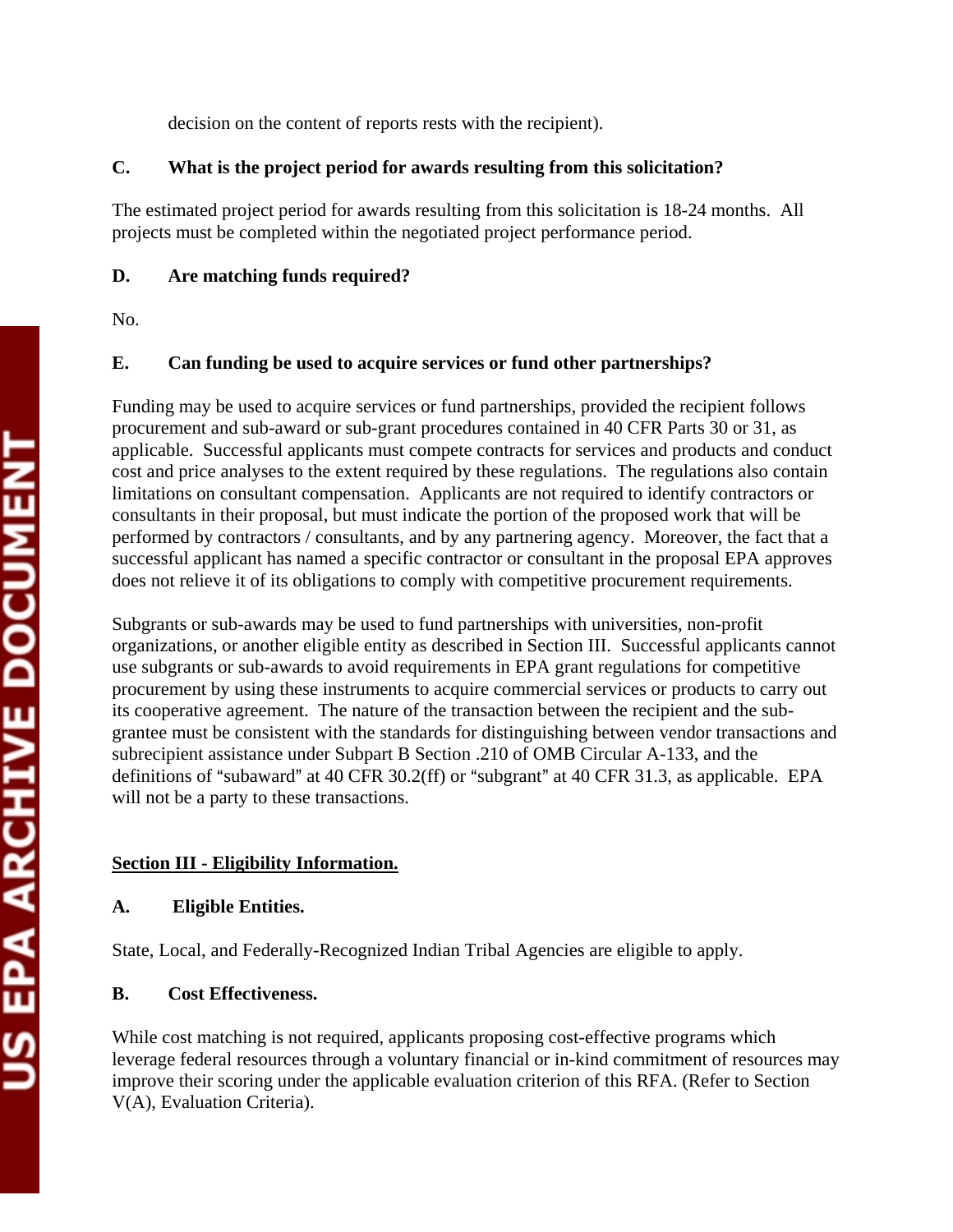#### **Section IV - Application and Submission Information.**

#### **A. How to Obtain Application Package.**

The complete grants application package can be downloaded from EPA's Office of Grants and Debarment website at: [\(http://www.epa.gov/ogd/grants/how\\_to\\_apply.htm\)](http://www.epa.gov/ogd/grants/how_to_apply.htm).

#### **B. Content and Form of Application Submission.**

Please note that only the signed Standard Form 424 "Application for Federal Assistance" (one page) needs to be included in the application, along with the narrative portion of the application (work plan and budget). If the application is selected for funding, the entire grants package will need to be completed.

Applications must contain the following information, preferably in the sequential order shown:

1. SF-424 Application for Federal Assistance (with original signature)

2. Narrative Workplan. This document, a maximum of 12 pages in length, must conform to the following outline:

a. Project Title.

b. Category. Each project proposal must be clearly and explicitly designated for inclusion in one, and only one, of the four categories or bins defined in Section I, Part B of this solicitation. Project proposals designated for more than one category / bin will not be considered for award.

c. Applicant Information. Include applicant (organization) name, address, contact person, phone number, fax and e-mail address.

d. Funding Requested. Specify the amount you are requesting from EPA. e. Total Project Cost. Specify total cost of the project (EPA funding and

cost-share). Identify funding from other sources including any in-kind resources. f. Project period. Provide beginning and ending dates (for planning purposes, applicants should assume funds will be available in October 2005).

g. Explicit description of how the proposed project meets the category-specific guidelines established in Section I, Part B, Scope of Work, to include:

1. a detailed project summary, description of specific actions and methods to be undertaken and the responsible institutions, including estimated time line for each task;

2. the associated work products to be developed;

3. an explanation of project benefits to the public;

4. an explanation of how project outcomes (e.g., source and local-scale ambient HAP characterization) will be transferable / applicable to other like scenarios in different locations;

5. a plan for tracking and measuring progress toward achieving the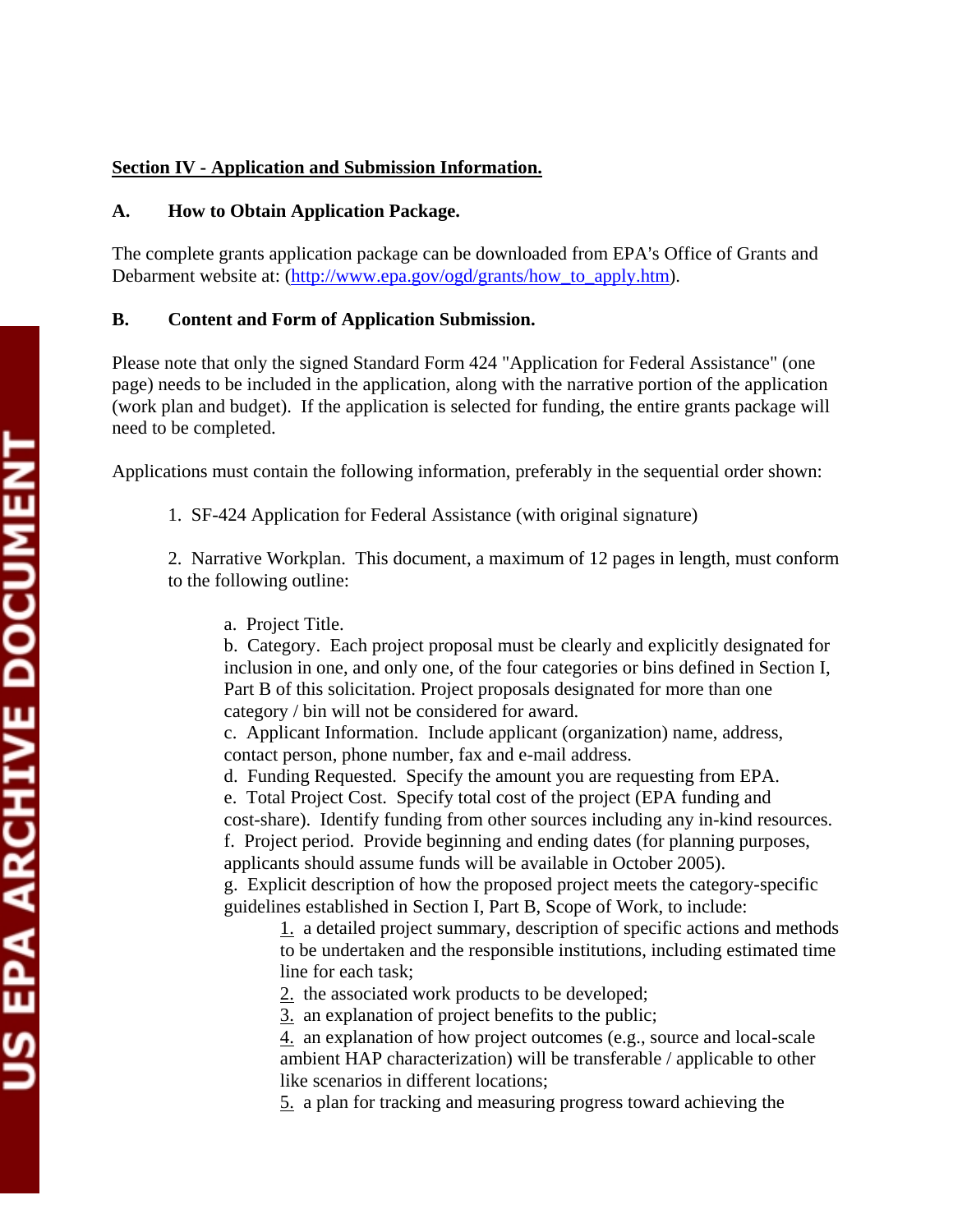expected environmental outputs/outcomes identified in Section I of this announcement;

- 6. an explanation of how project success will be evaluated;
- 7. a description of the roles of the applicant and partners, if any;
- 8. biographical information of the key personnel.
- 9. to the extent not covered above, information to address the ranking factors listed in Section V.

3. Detailed Itemized Budget. Provide a budget for the following categories, specifying unit costs:

- a. Personnel
- b. Fringe Benefits
- c. Contractual Costs
- d. Travel
- e. Equipment
- f. Supplies
- g. Other
- h. Total Direct Costs
- i. Total Indirect Costs: must include documentation of accepted indirect rate
- j. Total Cost

4. Quality Assurance Narrative:The applicant should provide a short narrative on how their agency will implement the requisite Quality System (an EPA approved Quality System is discussed briefly in Section I, Part D of this solicitation). The applying agency must state clearly that a Quality System will be implemented and that the Quality System will be described in detail in their quality documentation (i.e., QMP and QAPP). If an applying agency is performing existing monitoring, the agency must state clearly that it will develop the quality documentation to include the project, if selected for award.

Applicants are strongly advised to avoid submission of superfluous materials. Pages exceeding the maximum length specified above for the narrative workplan will not be considered. The maximum page length for the narrative workplan shall include any pieces that may be submitted by a third party (e.g., references or letters confirming commitments). All application materials must be completed in English and presented in a clear and readable font size to be considered for award under this solicitation.

#### **C. Submission Dates and Times.**

1. To allow for efficient management of the competitive process, EPA requests eligible entities submit an informal notice of "Intent to Apply" by July 22, 2005, to the agency contact identified under Section VII, Agency Contact. Submission of Intent to apply is optional; it is a process management tool that will allow EPA to better anticipate the total staff time required for efficient review, evaluation, and selection of submitted proposals. Eligible entities not submitting "Intent to Apply" are still eligible to apply by the deadline. The written notice of "Intent to Apply" may be submitted via electronic mail. Please provide the name of your organization, a point of contact, phone number, email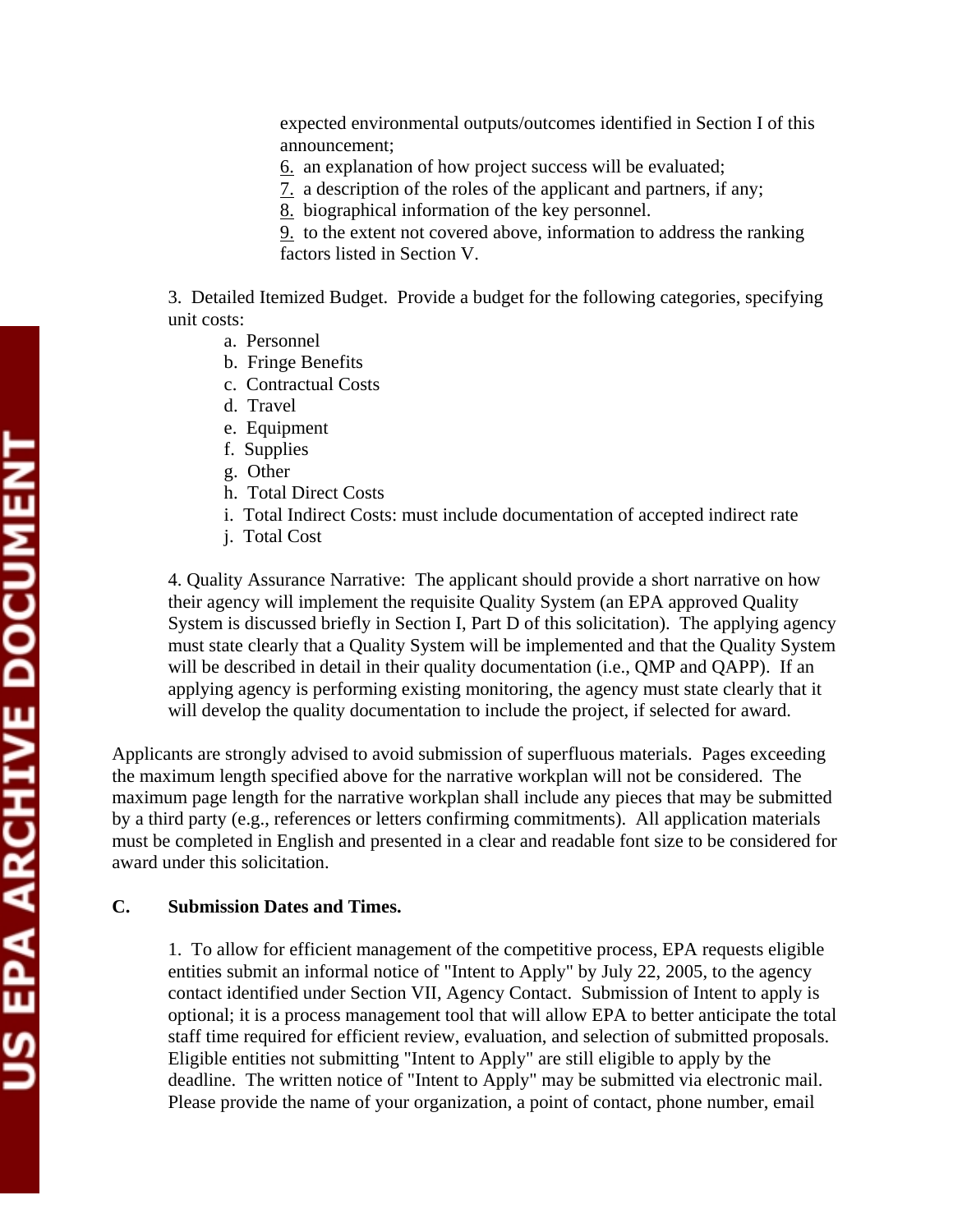address, the project title, and corresponding category / bin.

2. The deadline for submission of completed application packages is 4 p.m. EDT on August 22, 2005. All application packages must be received in the program office listed below by the deadline. Applications received after the deadline will not be considered for funding.

3. Applications may be submitted by postal or overnight express mail (see no. 5 below), or electronically. If submitted electronically, the electronic application must be submitted in Microsoft Word, Word Perfect, or PDF format to: jones.mike@epa.gov. Applications will be considered timely upon receipt, not transmission. An e-mail response confirming receipt of electronic applications will be provided. Note that hand delivery and facsimile applications will not be accepted.

4. **Confidential Business Information.** In accordance with 40 CFR 2.203, applicants may claim all or a portion of their application/proposal as confidential business information. EPA will evaluate confidential claims in accordance with 40 CFR Part 2. Applicants must clearly mark applications/proposals or portions of applications/proposals they claim as confidential. If no claim of confidentiality is made, EPA is not required to make the inquiry to the applicant otherwise required by 40 CFR 2.204 (c)(2) prior to disclosure.

5. Because of the unique situation involving U.S. mail screening, EPA highly recommends that applicants who do not submit their application electronically use an express mail option to submit their applications. Please provide original proposal and four copies - no binders or spiral binding - plus one signed and completed application should be addressed to:

Regular Mail Delivery Address (U.S. Postal Service)

Michael N. Jones U.S. EPA (D243-02) EMAD/AAMG Research Triangle Park, NC 27711

Express Delivery Address (FedEx, UPS, DHL, etc.)

Michael N. Jones U.S. EPA (D243-02) 4930 Page Road Durham, NC 27703

Phone: (919) 541-0528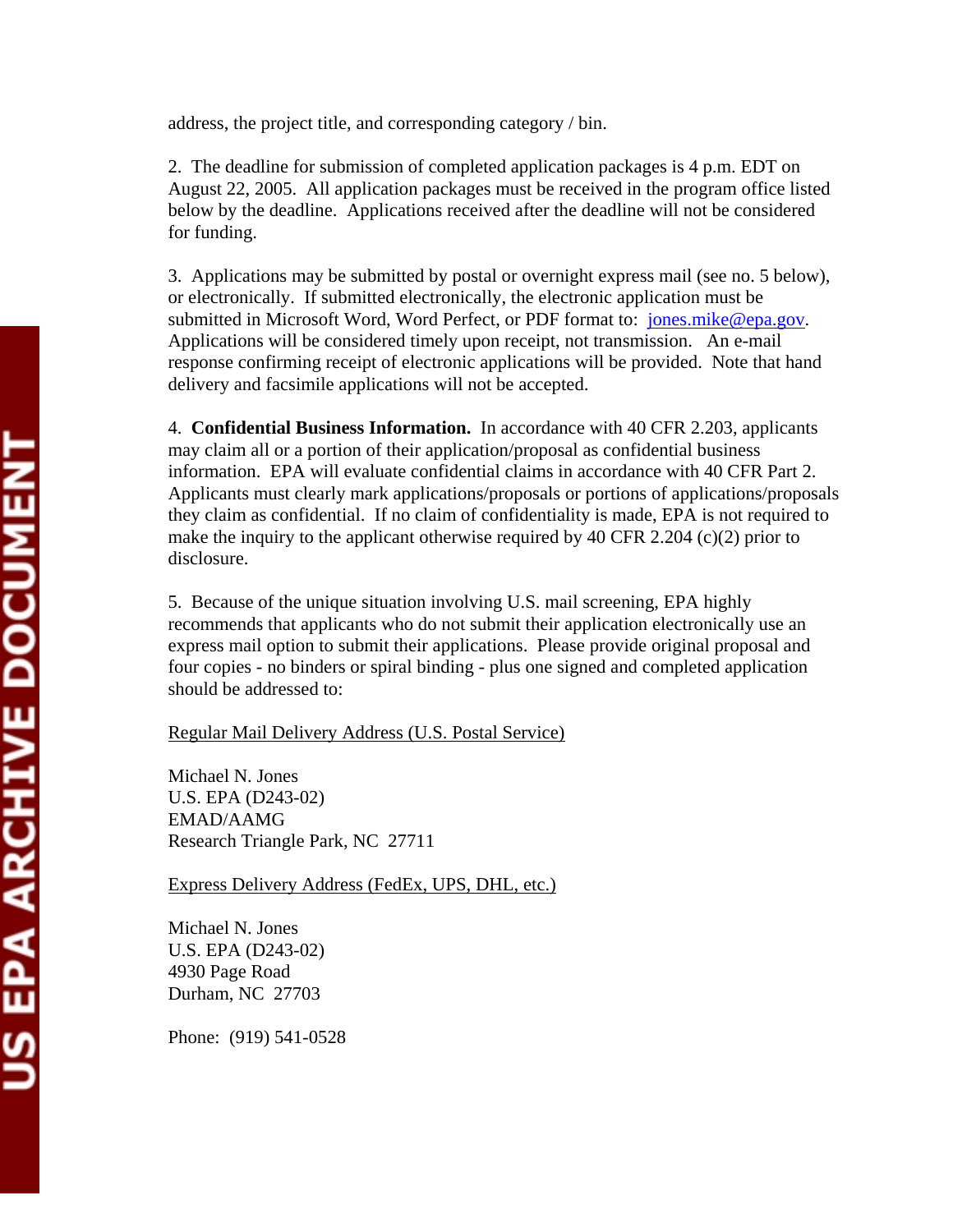# **Section V - Application Review Information.**

Each eligible application will be evaluated according to the criteria set forth below. Applications which are best able to directly and explicitly address these criteria will have a greater likelihood of being selected for award. Each application will be rated under a points system, with a total of 100 points possible, and be evaluated based on the following criteria:

# **A. Evaluation Criteria.**

| Criteria                                                                                                                                                                                                                                                                                                                                                                                                                                                                                                       | Points |  |
|----------------------------------------------------------------------------------------------------------------------------------------------------------------------------------------------------------------------------------------------------------------------------------------------------------------------------------------------------------------------------------------------------------------------------------------------------------------------------------------------------------------|--------|--|
| Narrative Workplan. Other than those items explicitly addressed below (e.g.,<br>project outcome transferability, plan for tracking / measuring progress, etc.), to<br>what degree does the applicant comply with the content requirements specified<br>in Section IV, Part B of this solicitation? These items will be evaluated in<br>terms of both content and descriptive quality rendered.                                                                                                                 | 20     |  |
| Background / Basis. To what extent has the applicant demonstrated familiarity<br>with related prior / ongoing work? Has that information been appropriately<br>considered in developing the proposal?                                                                                                                                                                                                                                                                                                          | 10     |  |
| Description of Objectives. How well does the applicant describe the particular<br>situation the proposed study is intended to address, the objectives of the study,<br>and whether their proposed monitoring network/project design will enable them<br>to achieve the study objectives?                                                                                                                                                                                                                       |        |  |
| High Priority HAPs. To what extent does the applicant's proposed work<br>address those HAPs, or an appropriate subset thereof, identified in the 1999<br>NATA as National and/or Regional drivers?                                                                                                                                                                                                                                                                                                             |        |  |
| Data Analysis. Has the applicant well-described the data analysis plan,<br>including information on how the study design will support the data analysis<br>objective(s), and how the data analysis will be used? Potential data analyses<br>include source apportionment / source signature identification, exposure<br>assessment / risk characterization, evaluation of new or emerging monitoring<br>method utility and practical value, model evaluation and improvement, risk<br>mitigation efforts, etc. |        |  |
| <b>Transferability.</b> To what extent does the proposed project's expected<br>outcome(s) have potential for transferability / applicability to other like<br>scenarios in different locations?                                                                                                                                                                                                                                                                                                                |        |  |
| Qualifications. To what degree does the applicant agency (and/or its' partners,<br>if applicable) possess direct, relevant expertise in performing the proposed<br>work?                                                                                                                                                                                                                                                                                                                                       |        |  |
| Quality Assurance Narrative. To what degree does the applicant describe their<br>intent and plan to implement a Quality System (Section IV, Part B, Item 4 of<br>this solicitation)?                                                                                                                                                                                                                                                                                                                           |        |  |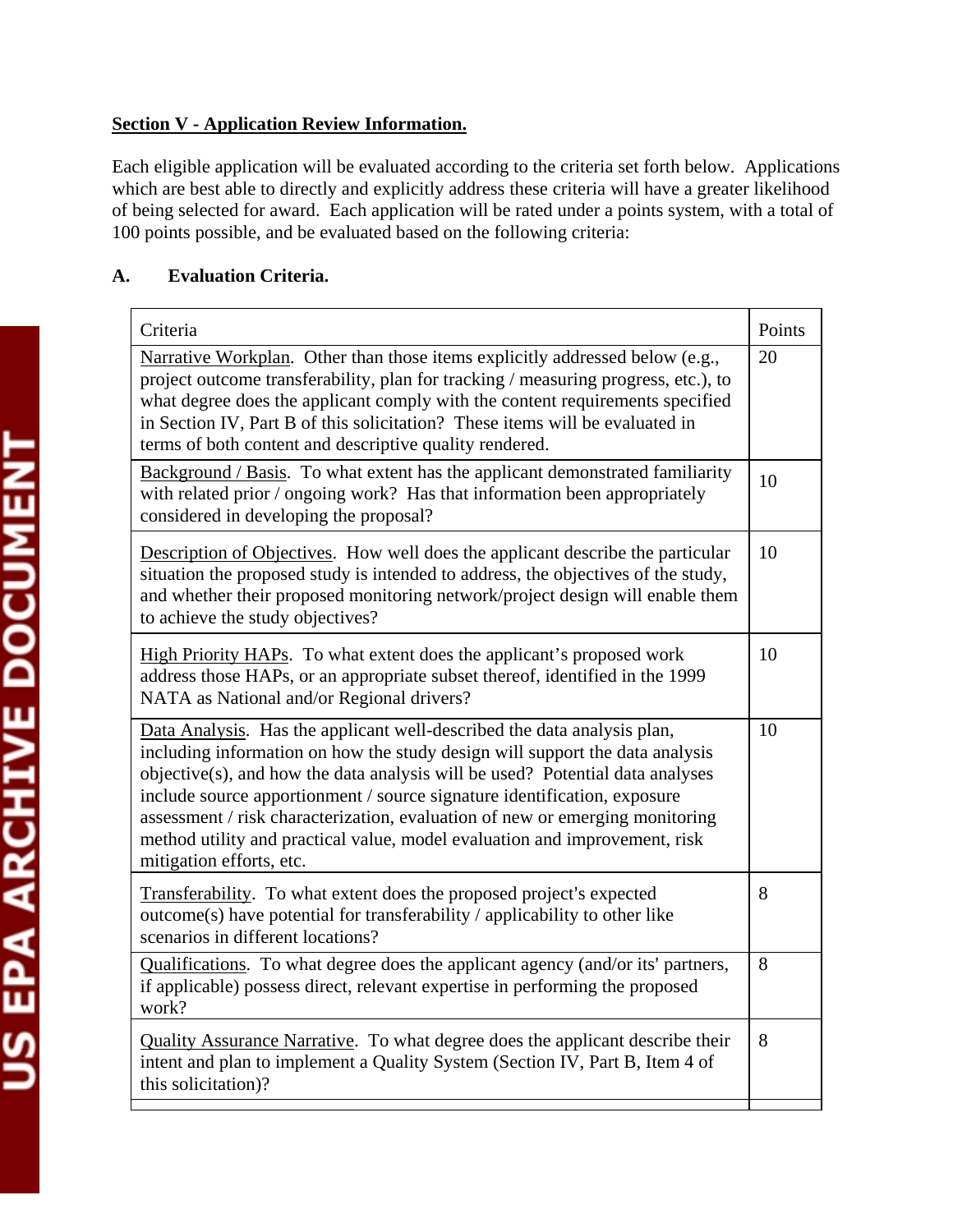| Leveraging of Other Resources.<br>Does the applicant's project plan incorporate additional resources beyond the<br>requested funding? For example:<br>Use of measurements from PM, ozone, Photochemical Assessment<br>$\overline{\phantom{0}}$<br>Monitoring Stations (PAMS), or NATTS, to assist in interpreting air<br>toxics source-receptor and other characterization needs.<br>Use of staff expertise, community support, other funding.<br>Cooperation with concurrent studies (e.g., other ambient monitoring<br>programs or exposure or health studies) that could be leveraged to<br>enhance project results. | 8 |
|-------------------------------------------------------------------------------------------------------------------------------------------------------------------------------------------------------------------------------------------------------------------------------------------------------------------------------------------------------------------------------------------------------------------------------------------------------------------------------------------------------------------------------------------------------------------------------------------------------------------------|---|
| <b>EPA Strategic Plan Linkage and Anticipated Outcomes/Outputs:</b> Has the<br>applicant identified an effective plan for tracking and measuring progress<br>toward achieving expected outputs and outcomes identified in Section I of this<br>announcement?                                                                                                                                                                                                                                                                                                                                                            |   |
| Total                                                                                                                                                                                                                                                                                                                                                                                                                                                                                                                                                                                                                   |   |

# **B. Other Factors.**

In addition to evaluating applications against the evaluation factors detailed in Section V (A), Evaluation Criteria, in making selection recommendations EPA may also consider the following factors:

1. Capacity building – whether the applicant proposes to retain a large fraction of the project budget within their agency or a partner air pollution agency, the extent of air toxics monitoring infrastructure the applicant possesses, and whether the applicant has received recent supplemental funding.

2. Community-scale monitoring proposals for areas deemed as high risk per the 1999 NATA [\(http://www.epa.gov/ttn/atw/nata/\)](http://www.epa.gov/ttn/atw/nata/);

3. Geographic dispersion (i.e., the value added of a proposed project in relation to the aggregate to minimize redundant efforts nationwide and within Regions, and optimize total value of the program).

# **C. Review and Selection Process.**

Each application will be evaluated by a team chosen to address the range of activities associated with air toxics monitoring, in particular relative to the proposal categories cited in Section I, Part D (Scope of Work). The evaluation will be based solely on the selection criteria disclosed in this announcement.. The highest numerically-ranked proposal(s), *subject to availability of funds and based on the consideration, if any, of the factors disclosed in Section V, Part B (Other Factors),* will be recommended for award.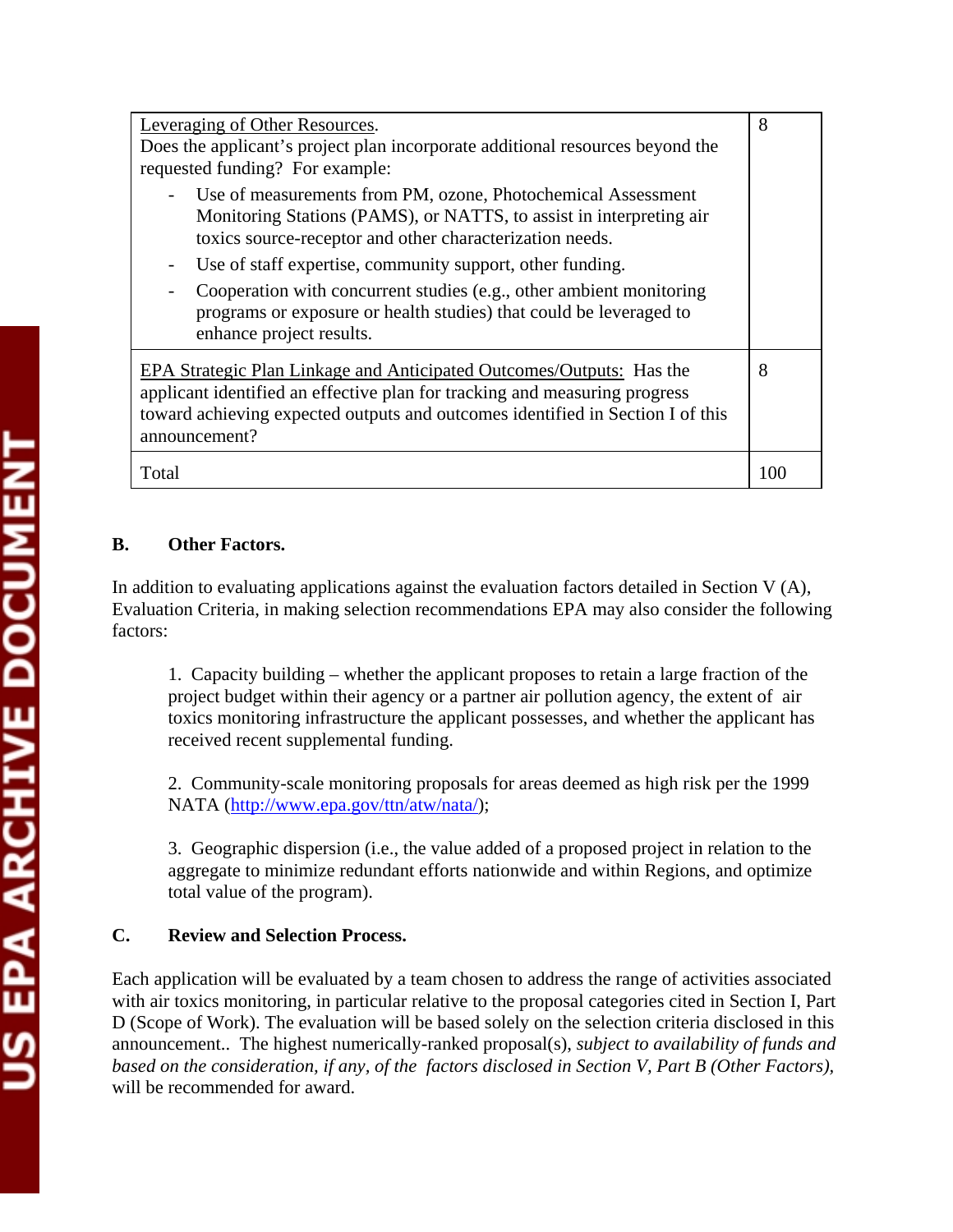# **Section VI - Award Administration Information.**

# **A. Award Notices.**

Following final selections, all applicants will be notified regarding their application's status.

1. EPA anticipates notification to successful applicant(s) will be made via telephone, electronic or postal mail within 15 calendar days of the selection decision. This notification, which advises that the applicant's proposal has been selected and is being recommended for award, is not an authorization to begin performance. The award notice signed by the EPA grants officer is the authorizing document and will be provided through postal mail. At a minimum, this process can take up to 60 days from the date of selection.

2. EPA anticipates notification to unsuccessful applicant(s) will be made via electronic or postal mail within 15 calendar days of the selection decision. In either event, the notification will be sent to the original signer of the application.

# **B. Administrative and National Policy Requirements.**

1. A listing and description of general EPA Regulations applicable to the award of assistance agreements may be viewed at: [http://www.epa.gov/ogd/AppKit/applicable\\_epa\\_regulations\\_and\\_description.htm](http://www.epa.gov/ogd/AppKit/applicable_epa_regulations_and_description.htm)

2. Executive Order 12372, Intergovernmental Review of Federal Programs, may be applicable to awards resulting from this announcement. Applicants selected for funding may be required to provide a copy of their proposal to their State Point of Contact (SPOC) for review, pursuant to Executive Order 12372, Intergovernmental Review of Federal Programs. This review is not required with the Initial Proposal and not all states require such a review.

3. All applicants are required to provide a Dun and Bradstreet (D&B) Data Universal Numbering System (DUNS) number when applying for a Federal grant or cooperative agreement. Applicants can receive a DUNS number, at no cost, by calling the dedicated toll-free DUNS Number request line at 1-866-705-5711, or visiting the D&B website at: [http://www.dnb.com.](http://www.dnb.com)

4. Programmatic Terms and conditions will be negotiated with the selected applicants.

# **C. Reporting Requirement.**

1. Quality assured ambient monitoring data must be reported to the EPA's Air Quality System (AQS) Database [\(http://www.epa.gov/ttn/airs/airsaqs/index.htm\)](http://www.epa.gov/ttn/airs/airsaqs/index.htm) on a quarterly schedule within 120 days of completing a data collection quarter. For example, if data collection begins on February 15, the first data collection quarter is complete on May 15,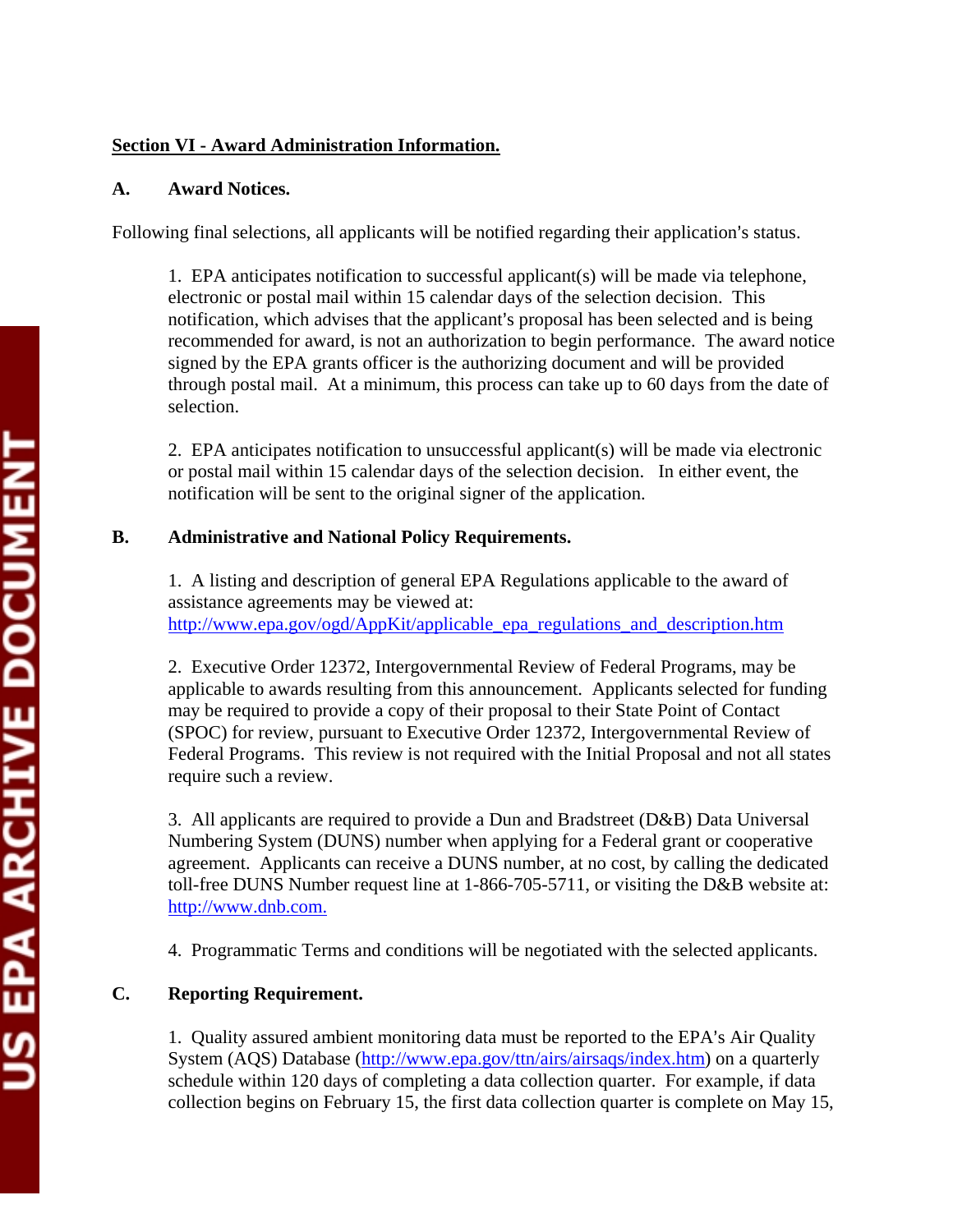and quality assured data is due to AQS by September 15.

2. Quarterly progress reports and a detailed final report will be required. Quarterly reports will summarize technical progress, planned activities for next quarter and summary of expenditures. The schedule for submission of quarterly reports will be established by EPA, after award. The Final report shall be completed within 90 calendar days of the completion of the period of performance. The Project Officer may require clarifications of the final report before the report is considered acceptable. Although there are no page restrictions on the final report, EPA does not expect a final report of great length. However, this document should include a discussion of 1) project activities over the entire period of funding, describing the recipient's achievements with respect to the stated project purposes and objectives, and 2) complete details of all technical aspects of the project, both negative and positive, the recipient's findings, conclusions, and results, including the associated quality assurance results.

3. While the Agency will negotiate precise terms and conditions relating to substantial involvement as part of the award process, EPA expects to closely monitor the successful applicant(s) performance, collaborate during the performance of the scope of work, approve the substantive terms of proposed contracts, approve the qualifications of key personnel, review and comment on reports prepared under the cooperative agreement, and evaluate the engineering improvements on an EPA demonstration project. EPA will not select employees or contractors employed by the recipient(s).

# **D. Disputes.**

Assistance agreement competition-related disputes will be resolved in accordance with the dispute resolution procedures published in 70 FR (Federal Register) 3629,3630 (January 26, 2005) located on the web at:

http://a257.g.akamaitech.net/7/257/2422/01jan20051800/edocket.access.gpo.gov/2005/05- 1371.htm. Copies of these procedures may also be requested by contacting Michael Jones at 919-541-0528.

# **Section VII - Agency Contact.**

FOR FURTHER INFORMATION CONTACT: Michael N. Jones, Office of Air Quality Planning and Standards, Emissions Monitoring and Analysis Division, Ambient Air Monitoring Group, (919) 541-0528, jones.mike@epa.gov.

All questions or comments must be communicated in writing via postal or express mail, facsimile, or electronic mail to the contact person listed above. Answers will be posted, weekly, until the closing date of this announcement at the OAR Grants/Funding webpage [\(http://www.epa.gov/air/grants\\_funding.html](http://www.epa.gov/air/grants_funding.html)).